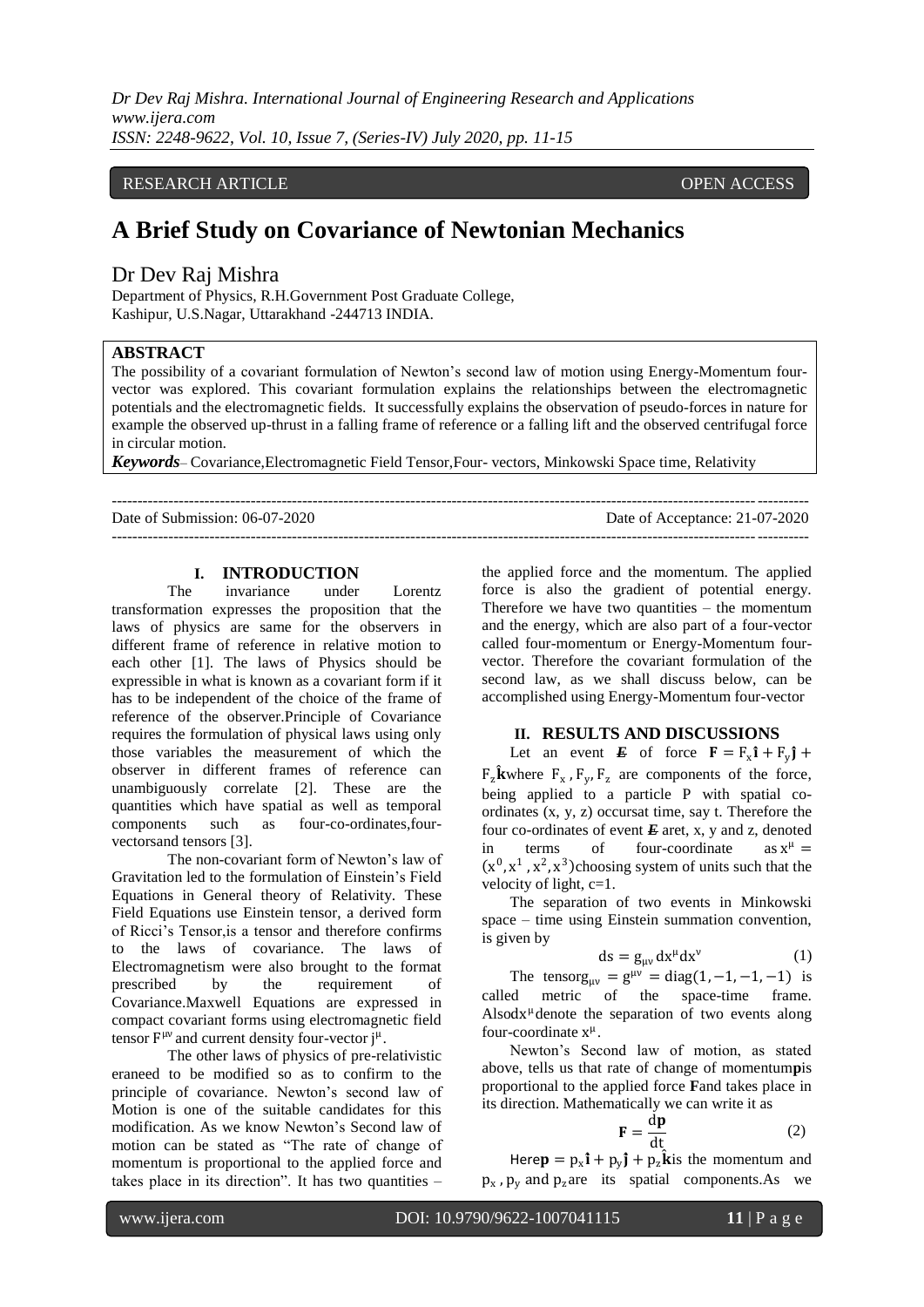*ISSN: 2248-9622, Vol. 10, Issue 7, (Series-IV) July 2020, pp. 11-15*

know, the units of force are so defined to make the constant of proportionality in above equationas unity. Then x-component of the force is given by

$$
F_x = \frac{\partial p_x}{\partial t} \tag{3}
$$

Of course this force can be a fieldand therefore possessing a unique value at each point.

Further, we know that force is a gradient of the potential energy V of the particle. Mathematically

 $\mathbf{F} = -\nabla V$  (4) where  $\nabla = \frac{\partial}{\partial x}$  $\frac{\partial}{\partial x} \mathbf{i} + \frac{\partial}{\partial y}$  $\frac{\partial}{\partial y} \hat{\mathbf{j}} + \frac{\partial}{\partial z}$  $\frac{\partial}{\partial z} \hat{\mathbf{k}}$  is the gradient operator.

The x-component of the force from Eq. [\(4\)](#page-1-0)is given by

$$
F_x = -\frac{\partial V}{\partial x} \tag{5}
$$

Comparing the two equations, we get

−

$$
\frac{\partial V}{\partial x} = \frac{\partial p_x}{\partial t} \tag{6}
$$

This result, however is not covariant in the sense  $\bf{p}$  is a three vector. The corresponding four vector is $\vec{p} = (E, p_x, p_y, p_z)$ , E being the total energy of the particle. The total energy E is the sum of potential and kinetic energies and also kinetic energy is not a function of co-ordinates. Therefore we can safely replace V by Ein above equation

$$
-\frac{\partial E}{\partial x} = \frac{\partial p_x}{\partial t} \tag{7}
$$

Replacing coordinates  $x = (t, x, y, z)$  by  $x^{\mu} =$  $(x^0, x^1, x^2, x^3)$  and  $\vec{p} = (E, p_x, p_y, p_z)$  by  $p^{\mu} =$  $(p^0, p^1, p^2, p^3)$ , we can write above equation as

$$
-\frac{\partial p^0}{\partial x^1} = \frac{\partial p^1}{\partial x^0}
$$
 (8)

Further using notation $\partial_{\mu}$ for $\frac{\partial}{\partial x^{\mu}}$ , Eq. [\(8\)](#page-1-1) becomes  $\partial_{\mu} p^{\nu} + \partial_{\nu} p^{\mu} = 0$  (9)

for  $\mu = 0$  and  $\nu = 1$ .

Lowering indices of four-momentum  $p^{\mu}$  using metric tensorg<sup>µv</sup>, Eq. [\(9\)](#page-1-2) can be written as

$$
\partial_{\mu}(g^{\nu\alpha}p_{\alpha}) + \partial_{\nu}(g^{\mu\beta}p_{\beta}) = 0 \tag{10}
$$

But all off-diagonal elements of the metric  $g^{\mu\nu}$  are zero; thereforeg<sup> $\nu\alpha$ </sup>  $p_\alpha = g^{\nu\nu} p_\nu$  and  $g^{\mu\beta} p_\beta =$  $g^{\mu\mu} p_{\mu}$  we get from Eq. [\(10\)](#page-1-3)

$$
g^{\nu\nu} \partial_{\mu} p_{\nu} + g^{\mu\mu} \partial_{\nu} p_{\mu} = 0 \qquad (11)
$$
  
for  $\mu = 0$  and  $\nu = 1$ .

But  $g_{\mu\nu} = g^{\mu\nu} = diag(1, -1, -1, -1)$ , therefore  $g^{\mu\mu} = 1$  and  $g^{\nu\nu} = -1$  for  $\mu = 0$  and  $\nu = 1$ . We get from Eq. [\(11\)](#page-1-4)

$$
\partial_{\mu}p_{\nu} - \partial_{\nu}p_{\mu} = 0 \tag{12}
$$

for  $u = 0$  and  $v = 1$ .

We see that left hand side of above equationis μν component of an anti-symmetric tensor  $\partial \Lambda$  pfor $\mu = 0$  and  $\nu = 1$ . Let us generalize this result assuming it true for allμ and ν,we can write the covariant form substitute for Newton's Second Law of Motion as

<span id="page-1-5"></span>
$$
\partial \Lambda \mathbf{p} = \mathbf{0} \tag{13}
$$

The tensor  $\partial \Lambda p$  has six components given by  $(\partial \Lambda \mathbf{p})_{\mu\nu} = \partial_{\mu} \mathbf{p}_{\nu} - \partial_{\nu} \mathbf{p}_{\mu}$  for  $\mu$ ,  $\nu = 0, 1, 2, 3$ .

<span id="page-1-0"></span>Therefore assigning different values to  $\mu$  and  $\nu$  and substituting  $p_0 = g_{00}p^0 = g_{00}E =$ E and  $p_1 = g_{11}p^1 = g_{11}p_x = -p_x$  and so on for other four-momentum components, we obtain the following six relations between four components of Energy-Momentum four-vector.

$$
-\frac{\partial E}{\partial x} = \frac{\partial p_x}{\partial t}
$$
 (i)  

$$
\frac{\partial E}{\partial E} = \frac{\partial p_y}{\partial p_y}
$$
 (ii)

$$
-\frac{dy}{dy} = \frac{dy}{dt}
$$
 (ii)  

$$
-\frac{\partial E}{\partial t} = \frac{\partial p_z}{\partial t}
$$
 (iii)

$$
\frac{\partial \mathbf{z}}{\partial \mathbf{x}} = \frac{\partial \mathbf{t}}{\partial \mathbf{y}} \tag{iv}
$$

$$
\frac{\partial \mathbf{p}_z}{\partial \mathbf{x}} = \frac{\partial \mathbf{p}_x}{\partial \mathbf{z}}
$$
(v)  

$$
\frac{\partial \mathbf{p}_z}{\partial \mathbf{p}_z} = \frac{\partial \mathbf{p}_y}{\partial \mathbf{p}_y}
$$
(vi)

<span id="page-1-6"></span>
$$
\frac{\text{(vi)}}{\text{(14)}}
$$

The first three relations are between spatial variation of energy and the temporal rate of change of threemomentum. These relations prove the fact that whenever there is a spatial variation in Energy; a force appears in the direction of the decrease in energy. This force we usually call as pseudo- force. The examples of these forces are upward force in a falling lift or frame of reference, centrifugal force on a particle doing circular motion etc. The last three relations just correlate the spatial variations of the components of the three- momentum.

∂z

∂y

<span id="page-1-2"></span><span id="page-1-1"></span>Following are the illustrative examples of these results.

#### **III. ILLUSTRATIVE EXAMPLES**

<span id="page-1-3"></span>The illustrative examples chosen here have kinetic energy variations which are the prominent energy variations in these cases but tensor Eq. [\(13\)](#page-1-5) is equally and actually valid for the total energy variations only.

#### <span id="page-1-4"></span>**3.1. Relation between Electromagnetic potentials**

Let an electron having charge –e is placed in an electromagnetic field. The electric field  $\mathbf{E} = \mathbf{E}_x \hat{\mathbf{i}} + \hat{\mathbf{E}}$  $E_y$ **j** +  $E_z$ **k** and magnetic field **B** =  $B_x$ **i** +  $B_y$ **j** +  $B_z$  kare expressed in terms of the electric potential  $\varphi$ and the magnetic potential **A**by the following equation

<span id="page-1-7"></span>
$$
\mathbf{E} = -\nabla \varphi - \frac{\partial \mathbf{A}}{\partial t} \text{ and } \mathbf{B} = \nabla \times \mathbf{A}
$$
 (15)

Further Energy E and Momentum **p** of the electron in presence of electromagnetic fields modifies to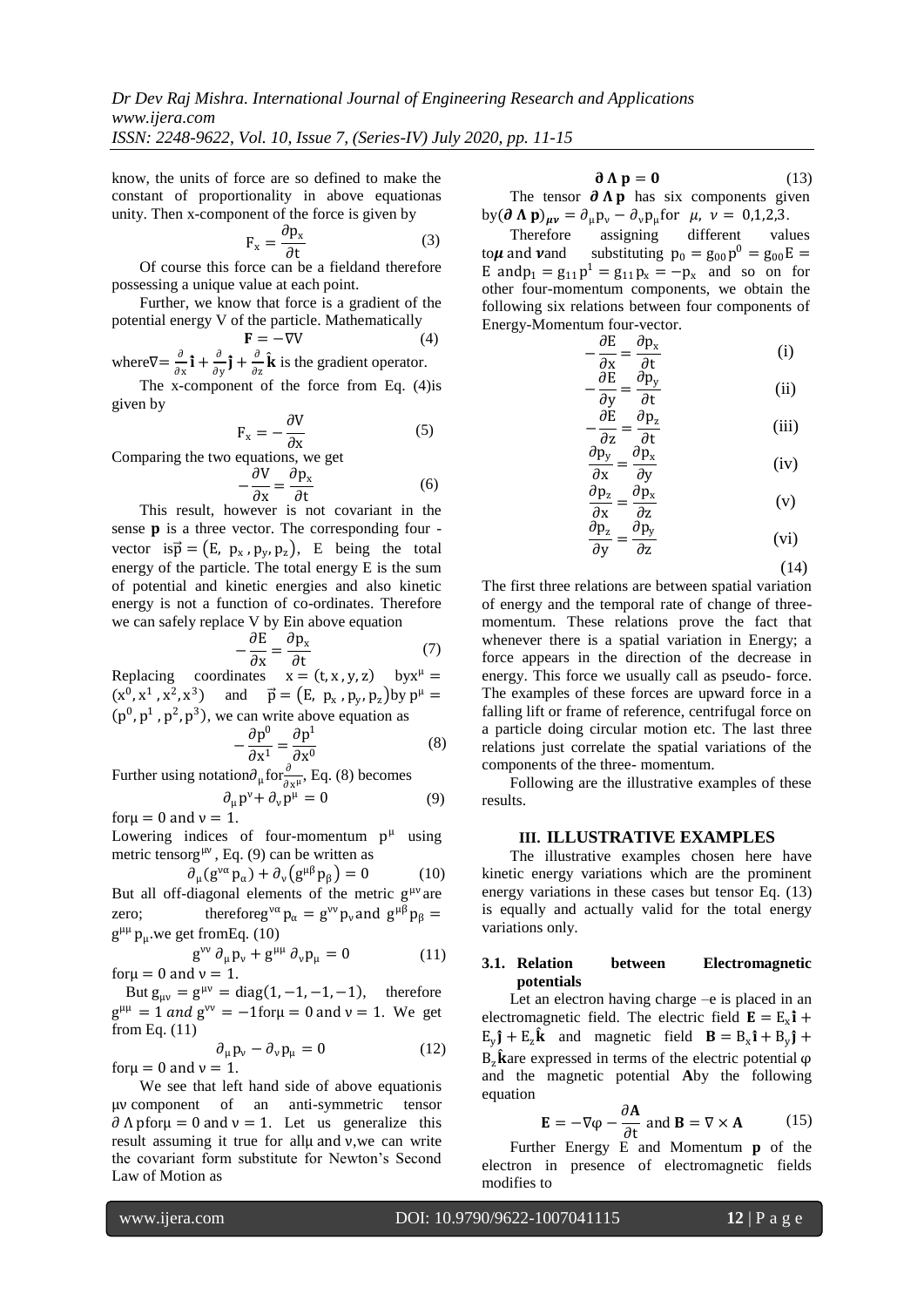$E \rightarrow E - e\varphi$ ,  $\mathbf{p} \rightarrow \mathbf{p} - e\mathbf{A}$  (16) We have from Eq.  $(14(i))$  $(14(i))$  $-\frac{\partial E}{\partial x}$  $\frac{\partial E}{\partial x} = \frac{\partial p_x}{\partial t}$ 

∂t Let us assume the variation in Energy is only due to the electromagnetic fields, then, from Eq. [\(16\)](#page-2-0) in x - direction

 $-\frac{\partial(-e\varphi)}{\partial x}$  $\frac{\partial}{\partial x}$  =  $\frac{\partial (p_x - eA_x)}{\partial t}$ ∂t Rearranging terms, we get 1 e  $\partial p_x$  $rac{\partial \rho_{x}}{\partial t} = \frac{\partial \varphi}{\partial x}$  $\frac{\partial \varphi}{\partial x} + \frac{\partial A_x}{\partial t}$ ∂t (17)

But from Eq.(15), x-component of electric field  $E_x$ is given by

$$
E_x = -\frac{\partial \varphi}{\partial x} - \frac{\partial A_x}{\partial t}
$$
 (18)

Combining Eqs.(17) and (18), we can write

$$
\frac{1}{e}\frac{\partial p_x}{\partial t} = \frac{\partial \varphi}{\partial x} + \frac{\partial A_x}{\partial t} = -E_x
$$

Therefore we conclude that the Electric field in x-direction is given by

$$
E_x = -\frac{1}{e} \frac{\partial p_x}{\partial t}
$$

It is therefore, the rate of change of momentum classically speaking the force experienced by a unit positive charge. Note here the charge is –e. This is also the known definition of  $E_x$ .

Reordering above equation

$$
-E_x = \frac{1}{e} \frac{\partial p_x}{\partial t} = \frac{\partial \varphi}{\partial x} + \frac{\partial A_x}{\partial t}
$$
(19)

Writing in terms of the four-potential $A^{\mu}$  =  $(A^0, A^1, A^2, A^3) = (\varphi, A_x, A_y, A_z)$  and the four coordinates, we get

$$
-E_x = \frac{i}{e} \frac{\partial p_x}{\partial t} = \frac{\partial A^0}{\partial x^1} + \frac{\partial A^1}{\partial x^0}
$$

Further using notation $\partial_{\mu}$  for $\frac{\partial}{\partial x^{\mu}}$  on right hand side, we get

$$
-E_x = \frac{i}{e} \frac{\partial p_x}{\partial t} = \partial_1 A^0 + \partial_0 A^1
$$
  
But  $\partial_1 A^0 + \partial_0 A^1 = \partial_1 (g^{0\alpha} A_\alpha) + \partial_0 (g^{1\alpha} A_\alpha)$  (20)

All off-diagonal elements of the metric  $g^{\mu\nu}$  are zero, therefore  $g^{0\alpha}A_{\alpha} = g^{00}A_0$  and  $g^{1\alpha}A_{\alpha} = g^{11}A_1$ . We get from the above equation

But as we knowg<sup>00</sup> = 1 and  $g^{11} = -1$ , we get  $\partial_1 A^0 + \partial_0 A^1 = \partial_1 A_0 - \partial_0 A_1 = F_{10}$  $\partial_1 A^0 + \partial_0 A^1 = \partial_1 (g^{00} A_0) + \partial_0 (g^{11} A_1)$ 

and also 
$$
F_{10} = g_{11}g_{00}F^{10} = -F^{10}
$$
 (21)  
Here  $F^{10}$  is the x-t component of the

Electromagnetic Field Tensor $F^{\mu\nu} = \partial^{\mu} A^{\nu} - \partial^{\nu} A^{\mu}$ Therefore from Eq.[\(20\)](#page-2-1), we get

$$
-E_x = \frac{i}{e} \frac{\partial p_x}{\partial t} = -F^{10}
$$
 (22)

Similarly it can be shown that  $F^{20} = E_y$  and  $F^{30} = E_z$  using equations [\(14\)](#page-1-6)(ii) and (14)(iii) respectively.

<span id="page-2-0"></span>Therefore the first three equationsof the formulationexpressed by Eq.[\(14\)](#page-1-6) successfully correlate the force experience by a charged particle with the corresponding electric field components of the electromagnetic field tensor F μν . Therefore if the formulation is complete, the last three equations should correlate the motion of the particle with the magnetic field components of the tensor.Let us consider Eq. [\(14\)](#page-1-6)(iv)

<span id="page-2-2"></span>
$$
\frac{\partial p_y}{\partial x} = \frac{\partial p_x}{\partial y}
$$

Howeverthe components of the momentum modifyin presence of electromagnetic potentials in accordance with theEq. [\(16\)](#page-2-0). Therefore we get

$$
\frac{\partial (p_y - eA_y)}{\partial x} = \frac{\partial (p_x - eA_x)}{\partial y}
$$

Rearranging terms, we get

$$
\frac{\partial \mathbf{p}_y}{\partial \mathbf{x}} - \frac{\partial \mathbf{p}_x}{\partial \mathbf{y}} = \mathbf{e} \left( \frac{\partial \mathbf{A}_y}{\partial \mathbf{x}} - \frac{\partial \mathbf{A}_x}{\partial \mathbf{y}} \right) \tag{23}
$$

According to Eq.  $(15)$ , magnetic field **B** is related to the vector potential Aby the equation  $\mathbf{B} = \nabla \times \mathbf{A}$ , therefore

$$
\frac{\partial A_y}{\partial x} - \frac{\partial A_x}{\partial y} = B_z \text{ i.e. z component of } \mathbf{B} \qquad (24)
$$

Also the left hand side of Eq.[\(23\)](#page-2-2)can be written as

<span id="page-2-4"></span>
$$
\frac{\partial \mathbf{p}_y}{\partial \mathbf{x}} - \frac{\partial \mathbf{p}_x}{\partial \mathbf{y}} = \mathbf{m} \left( \frac{\partial \mathbf{v}_y}{\partial \mathbf{x}} - \frac{\partial \mathbf{v}_x}{\partial \mathbf{y}} \right) \tag{25}
$$

Here m is the mass of the electron and  $\mathbf{v} = v_x \mathbf{\hat{i}} + \mathbf{v}$  $v_y$ **ĵ** +  $v_z$ **k**is its velocity.But we know from calculus

<span id="page-2-3"></span>
$$
\frac{\partial v_y}{\partial x} - \frac{\partial v_x}{\partial y} = (\nabla \times v)_z = 2\omega_z
$$

Here  $\omega_z$  is the z-component of the angular velocity of the particle. Therefore from Eq. [\(25\)](#page-2-3)

<span id="page-2-5"></span>
$$
\frac{\partial \mathbf{p}_y}{\partial \mathbf{x}} - \frac{\partial \mathbf{p}_x}{\partial \mathbf{y}} = 2m\omega_z \tag{26}
$$

<span id="page-2-1"></span>Substituting results from Eqs.[\(24\)](#page-2-4)and [\(26\)](#page-2-5), in Eq. [\(23\)](#page-2-2), we get

$$
2m\omega_z = e\left(\frac{\partial A_y}{\partial x} - \frac{\partial A_x}{\partial y}\right) = eB_z
$$

Dividing throughout by charge e and rearranging, we get

$$
B_z = \frac{2m}{e} \omega_z = \frac{\partial A_y}{\partial x} - \frac{\partial A_x}{\partial y}
$$
 (27)

As  $A^{\mu} = (A^0, A^1, A^2, A^3) = (\varphi, A_x, A_y, A_z)$  we can write

<span id="page-2-6"></span>
$$
\frac{\partial A_y}{\partial x} - \frac{\partial A_x}{\partial y} = \frac{\partial A^2}{\partial x^1} - \frac{\partial A^1}{\partial x^2}
$$

Further using notation $\partial_{\mu}$  for $\frac{\partial}{\partial x^{\mu}}$  on right hand side, we get

$$
\frac{\partial A_y}{\partial x} - \frac{\partial A_x}{\partial y} = \partial_1 A^2 - \partial_2 A^1
$$

Therefore from Eq.  $(27)$ , we get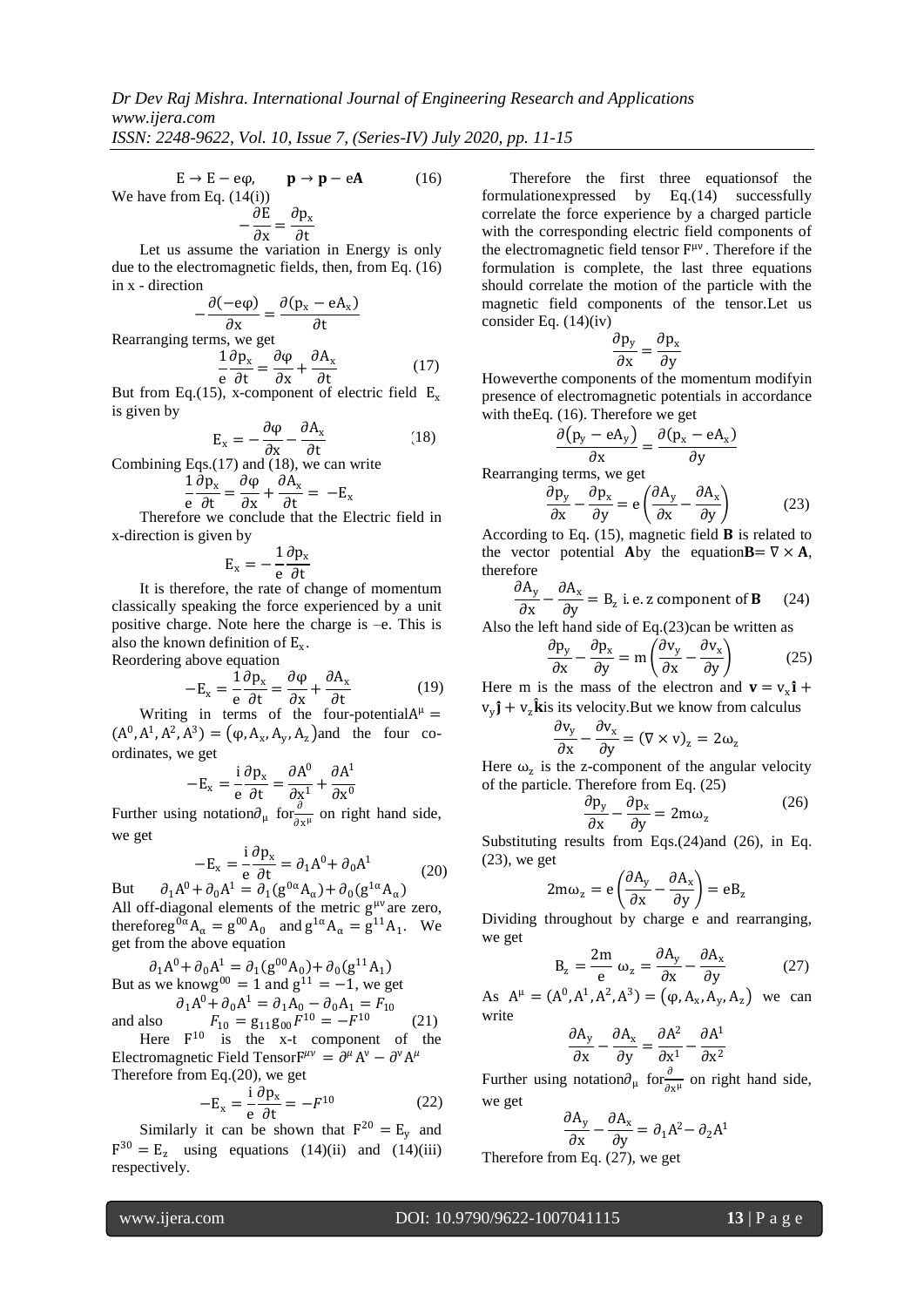$$
B_z = \frac{2m}{e} \omega_z = \partial_1 A^2 - \partial_2 A^1 \tag{28}
$$

But  $\partial_1 A^2 - \partial_2 A^1 = \partial_1 (g^{2\alpha} A_{\alpha}) - \partial_2 (g^{1\alpha} A_{\alpha})$ But all off-diagonal elements of the metric tensorg<sup>µv</sup> are  $\mu$ <sup>v</sup> are zero, therefore  $g^{2\alpha} A_{\alpha} = g^{22} A_2$  and  $g^{1\alpha} A_{\alpha} = g^{11} A_1$ . Therefore we have

$$
\partial_1 A^2 - \partial_2 A^1 = \partial_1 (g^{22} A_2) - \partial_2 (g^{11} A_1)
$$
  
But as we know  $g^{11} = g^{22} = -1$ , we get

 $\partial_1 A^2 - \partial_2 A^1 = \partial_2 A_1 - \partial_1 A_2 = F_{21}$ Also  $F_{21} = g_{22}g_{11}F^{21} = F^{21} = -F$  $(29)$ 

Finally, from Eqs.(28) and (29), we get  
\n
$$
2m \t 2m \t 2^{21} \t 2^{12}
$$

$$
B_z = \frac{2m}{e} \omega_z = F^{21} = -F^{12}
$$
 (30)  
erefore  $B_z$  is associated with the angular

 $The$ motion of the particle and is (2, 1) component of the Electro-magnetic Field TensorF<sup>µv</sup>. Similarly it can be shown that  $F^{13} = -F^{31} = B_y = \frac{2m}{g}$  $\frac{dm}{e}$  ω<sub>y</sub> and  $F^{32} = -F^{23} = B_x = \frac{2m}{a}$  $\frac{m}{e} \omega_x$  using Eqs.[\(14\(](#page-1-6)v)) and[\(14\(](#page-1-6)vi)) respectively.

Let us consider an electron moving with velocity venters a perpendicular magnetic field **B**. It experiences a Lorentz force which provides for the necessary centripetal force. The electron therefore, undergoes a circular motion with an angular velocity  $\omega$ , given as

$$
Bev = \frac{mv^2}{r} \text{ or } B = \frac{m}{e} \omega \qquad (31)
$$

Therefore we have arrived at the angular frequency (see Eq. [\(30\)](#page-3-2)which is half of the expected value in Eq. [\(31\)](#page-3-3). This requires an appropriate explanation which we shall reserve for our future communication. Our present discussion, however, successfully illustrates the fact that the magnetic field causes rotation and the angular velocity is proportional to the applied magnetic field.

Thus various components forElectromagnetic Field Tensor using Minkowskimetric  $g_{\mu\nu} = g^{\mu\nu} =$ diag $(1, -1, -1, -1)$ can be arranged in the matrix form as below

$$
F^{\mu\nu} = \begin{bmatrix} 0 & -E_x & -E_y & -E_z \\ E_x & 0 & -B_z & B_y \\ E_y & B_z & 0 & -B_x \\ E_z & -B_y & B_x & 0 \end{bmatrix}
$$
 (32)

This is exactly the matrix predicted from other methods.Therefore we have obtained all the components of Electromagnetic tensor starting from ourbasic covariant Eq. [\(14\)](#page-1-6).

#### **3.2. Pseudo force in a freely falling frame**

Consider an object of mass m in a frame of reference falling vertically downward along z-axis with acceleration  $-a_z$  (negative sign to show that the <span id="page-3-0"></span>acceleration is along negative z axis) as shown in Fig.1.

Let the frame falls from an initial height h. The change in energy at a height z is equal to the gain in the kinetic energy<sup>1</sup>/<sub>2</sub> m $\dot{z}^2$  of the object. As we know  $\frac{2}{2}$  from elementary kinematics

 $0 - \dot{z}^2 = -2a_z(h - z).$  (33)

Therefore theincrease in kinetic energy of the objectis given by  $E = \frac{1}{2}$  $\frac{1}{2}$  m $\dot{z}^2$  = ma<sub>z</sub>(h – z). Therefore

$$
\frac{\partial E}{\partial z} = \frac{\partial (m a_z (h - z))}{\partial z} = -m a_z \tag{34}
$$

<span id="page-3-2"></span><span id="page-3-1"></span>We get from Eq.([14](#page-1-6)(iii))

$$
\frac{\partial E}{\partial z} + \frac{\partial p_z}{\partial t} = 0 \tag{35}
$$

Therefore

$$
\frac{\partial \mathbf{p}_z}{\partial t} = -\frac{\partial E}{\partial z} = ma_z \tag{36}
$$

This shows that the object experiences a force  $ma<sub>z</sub>$  along positive z direction which is the actually observed pseudo force in a frame moving downward

<span id="page-3-3"></span>

**Fig.1.** Frame at particle P in a container moving downwards with acceleration  $a_z$ . The particle experiences a force  $m\mathbf{a}_r$  upwards.

with accelerationa<sub>z</sub>.

#### **3.3. Centrifugal Force**

Let a particle of mass m is moving in a circle of radius r with an angular velocityω, as shown in Fig.2. The magnitude of the velocity of the particle at any instant isy  $= \omega r$ . The kinetic energy, which is the only variable part of the total energy of the particle under non-relativistic conditions, is given by

$$
E=\frac{1}{2}\,mv^2
$$